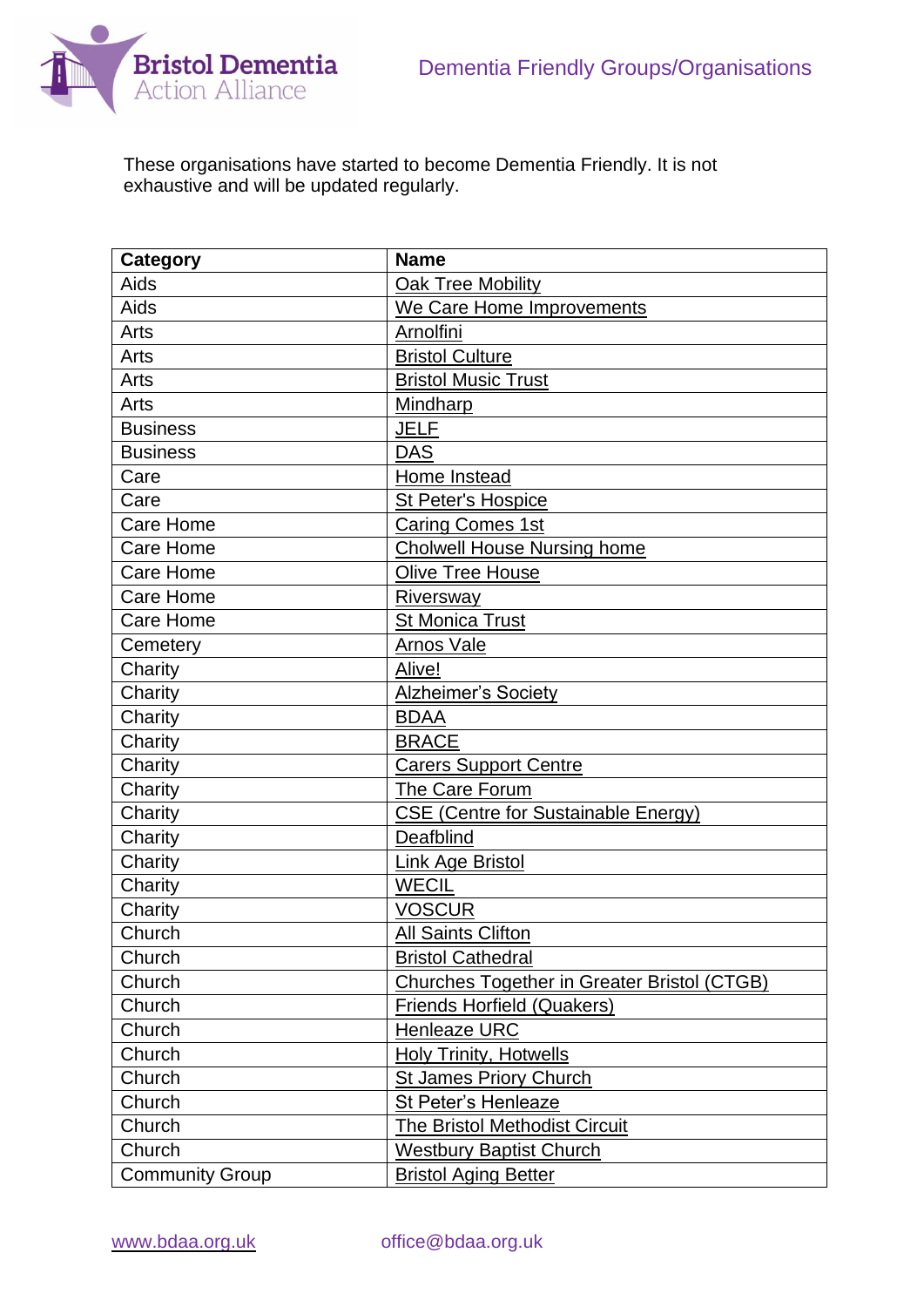**Bristol Dementia**<br>Action Alliance





| <b>Community Group</b>    | <b>Bristol Older People's Forum</b>     |  |
|---------------------------|-----------------------------------------|--|
| <b>Community Group</b>    | <b>BS3 Community Centre</b>             |  |
| Community Group           | <b>CASS</b>                             |  |
| <b>Community Group</b>    | <b>Memories of Bedminster</b>           |  |
| <b>Community Group</b>    | The Park                                |  |
| Community Group           | Lockleaze Hub                           |  |
| <b>Community Group</b>    | <b>Zion Community Bristol</b>           |  |
| Dementia Organisation     | Dementia Wellbeing Service              |  |
| <b>Dentist</b>            | Passage House Dental Practice           |  |
| <b>Dentist</b>            | <b>Bristol Dental School</b>            |  |
| <b>Emergency Services</b> | <b>Avon Fire and Rescue</b>             |  |
| <b>Emergency Services</b> | <b>Great Western Air Ambulance</b>      |  |
| Financial                 | Hart Greaves                            |  |
| Food                      | <b>Wiltshire Farm Foods</b>             |  |
| <b>GP Practice</b>        | <b>Affinity Medical Group</b>           |  |
| <b>GP Practice</b>        | <b>Armada Family Practice</b>           |  |
| <b>GP Practice</b>        | <b>Birchwood Medical Practice</b>       |  |
| <b>GP Practice</b>        | <b>Bishopston Medical Practice</b>      |  |
| <b>GP Practice</b>        | <b>Bridgeview Medical</b>               |  |
| <b>GP Practice</b>        | <b>Fallondon Way Medical Centre</b>     |  |
| <b>GP Practice</b>        | <b>Greenway Community Practice</b>      |  |
| <b>GP Practice</b>        | <b>Helios Medical Centre</b>            |  |
| <b>GP Practice</b>        | <b>Horfield Health Centre</b>           |  |
| <b>GP Practice</b>        | Pembroke Road                           |  |
| <b>GP Practice</b>        | <b>Pioneer Medical Group</b>            |  |
| <b>GP Practice</b>        | Stockwood                               |  |
| <b>GP Practice</b>        | Wellspring                              |  |
| <b>GP Practice</b>        | Westbury on Trym PCT                    |  |
| <b>GP Practice</b>        | <b>Whiteladies Road</b>                 |  |
| Legal                     | Barcan+Kirby                            |  |
| Legal                     | <b>Burroughs</b>                        |  |
| Legal                     | <b>Clarke Willmott</b>                  |  |
| Legal                     | <b>Mowbray Woodwards</b>                |  |
| Legal                     | <b>Greg Latchams</b>                    |  |
| Legal                     | <b>Watkins Solicitors</b>               |  |
| Library                   | <b>Bristol Libraries</b>                |  |
| Marketing                 | <b>SOAP Creative</b>                    |  |
| <b>Music</b>              | <b>Playlist for Life</b>                |  |
| <b>NHS</b>                | <b>Bristol Community Therapy Team</b>   |  |
| <b>NHS</b>                | <b>Bristol Royal infirmary (BRI)</b>    |  |
| <b>NHS</b>                | <b>North Bristol NHS Trust</b>          |  |
| <b>NHS</b>                | <b>South Bristol Community Hospital</b> |  |
| Opticians                 | Scrivens, Bedminster                    |  |
| Retail centre             | <b>Cabot Circus</b>                     |  |